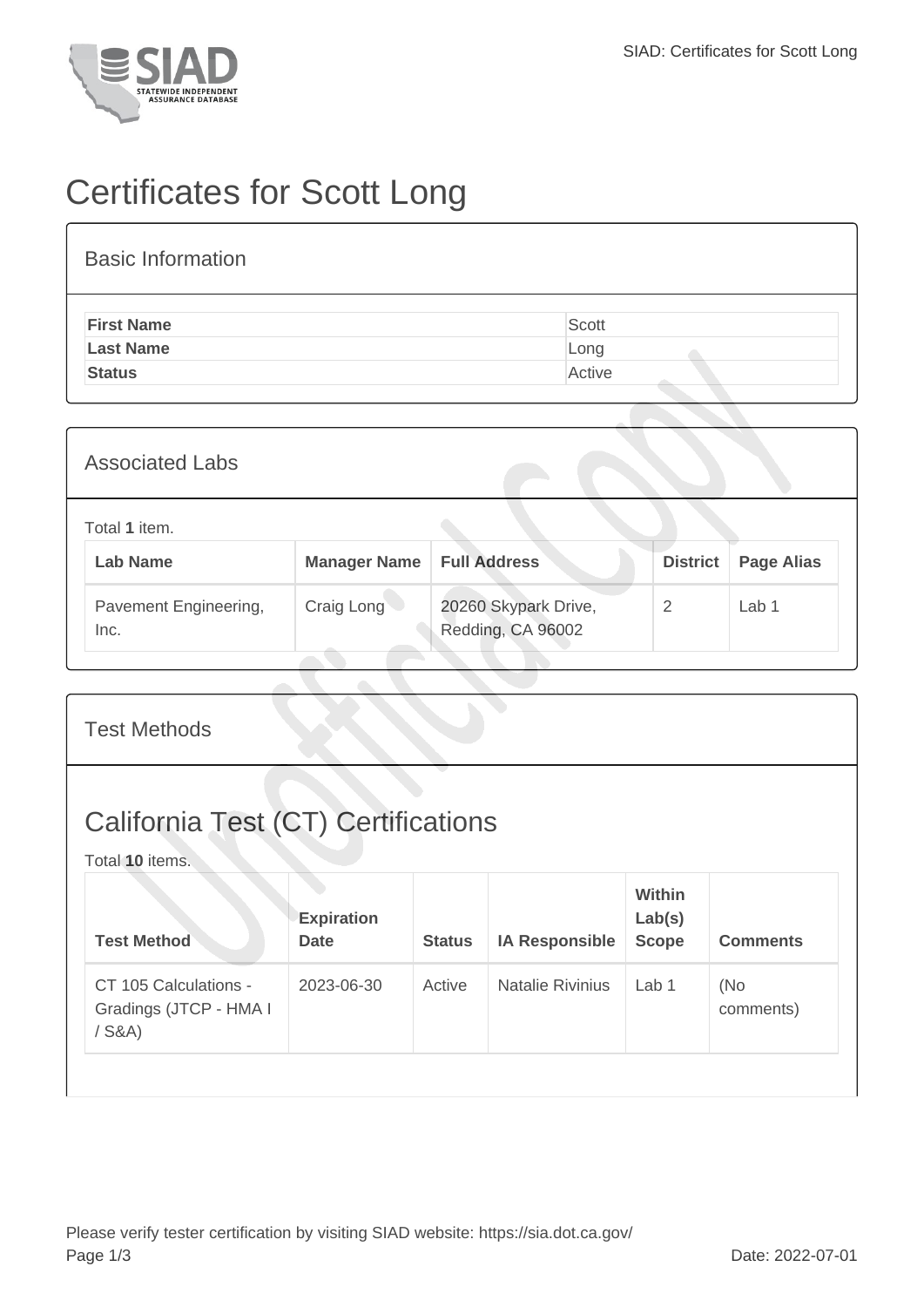

| <b>Test Method</b>                                                                  | <b>Expiration</b><br><b>Date</b> | <b>Status</b>  | <b>IA Responsible</b>   | <b>Within</b><br>Lab(s)<br><b>Scope</b> | <b>Comments</b>   |
|-------------------------------------------------------------------------------------|----------------------------------|----------------|-------------------------|-----------------------------------------|-------------------|
| CT 125 AGG Sampling -<br><b>AGGREGATES</b>                                          | 2025-03-30                       | Active         | Husam Makhoul           | Lab <sub>1</sub>                        | (No<br>comments)  |
| CT 125 GEN Sampling -<br><b>GENERAL</b>                                             | 2025-03-30                       | Active         | Husam Makhoul           | Lab <sub>1</sub>                        | (No<br>comments)  |
| CT 125 HMA Sampling -<br><b>HMA</b>                                                 | 2025-03-30                       | Active         | Husam Makhoul           | Lab 1                                   | (No<br>comments)  |
| CT 201 Sample<br>Preparation - Soil and<br>Aggregates (JTCP -<br><b>S&amp;A)</b>    | 2019-07-17                       | Expired        | <b>Natalie Rivinius</b> | Lab <sub>1</sub>                        | (No)<br>comments) |
| CT 202 Sieve analysis -<br>Fine and Coarse<br>Aggregates (JTCP -<br><b>S&amp;A)</b> | 2019-07-17                       | <b>Expired</b> | <b>Natalie Rivinius</b> | Lab <sub>1</sub>                        | (No<br>comments)  |
| CT 217 Sand Equivalent<br>$(JTCP - S&A)$                                            | 2019-07-17                       | Expired        | <b>Natalie Rivinius</b> | Lab 1                                   | (No<br>comments)  |
| CT 226 Moisture Content<br>- Soils and Aggregates<br>$(JTCP - S&A)$                 | 2019-07-17                       | Expired        | <b>Natalie Rivinius</b> | Lab <sub>1</sub>                        | (No<br>comments)  |
| CT 306 Reducing<br>Samples of Asphalt<br>Mixtures (JTCP - HMA I)                    | 2024-02-25                       | Active         | Loren Lee               | Lab 1                                   | (No<br>comments)  |
| CT 375 AC Density by<br>Nuclear Gage                                                | 2022-02-25                       | <b>Expired</b> | Loren Lee               | Lab 1                                   | (No<br>comments)  |